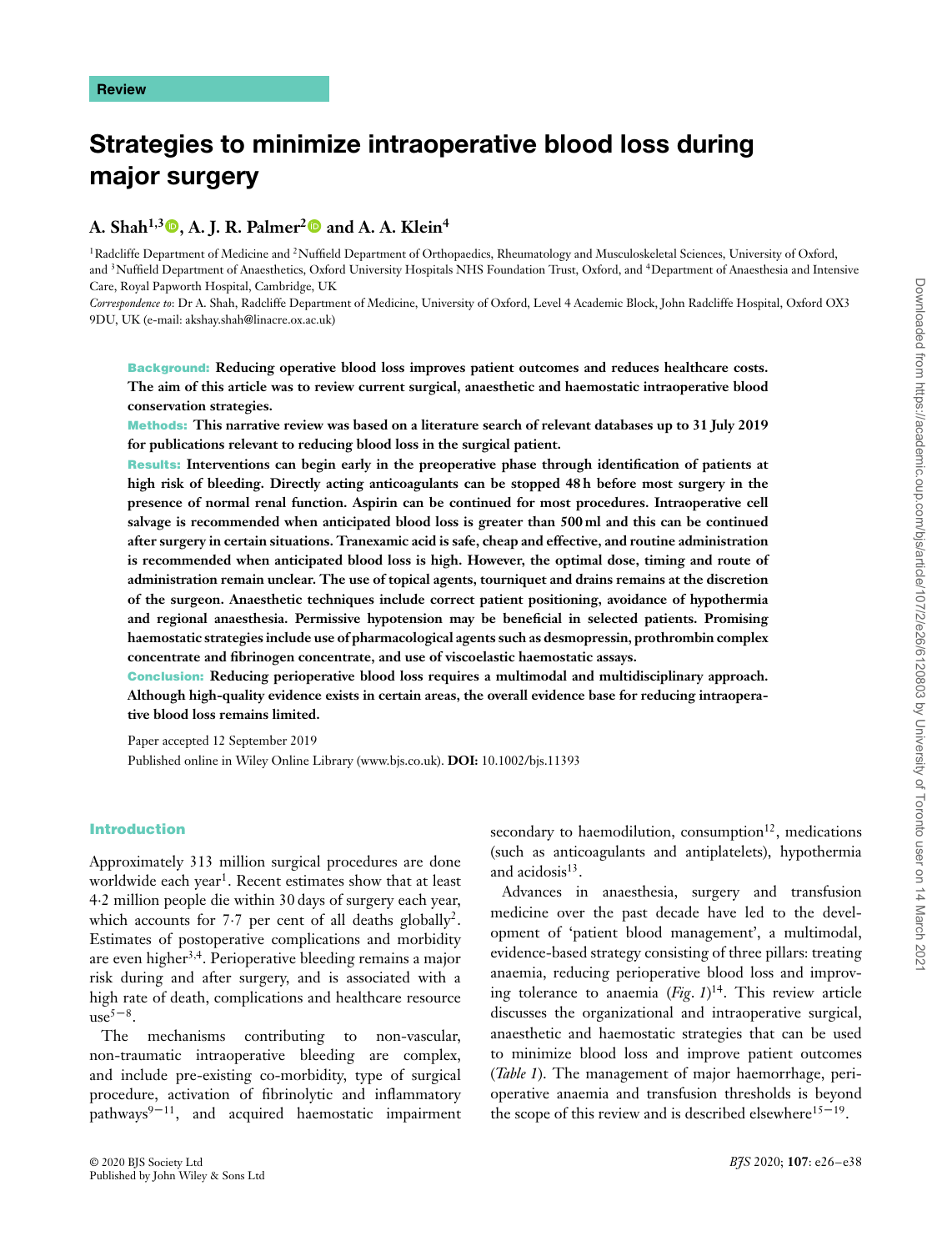| Fig. 1 The three-pillar, nine-field matrix of perioperative patient blood management |                                                                                                       |                                                                                                                                                   |                                                                                                                                                                      |  |  |  |  |
|--------------------------------------------------------------------------------------|-------------------------------------------------------------------------------------------------------|---------------------------------------------------------------------------------------------------------------------------------------------------|----------------------------------------------------------------------------------------------------------------------------------------------------------------------|--|--|--|--|
|                                                                                      | First pillar: optimize erythropoiesis                                                                 | Second pillar: minimize blood loss and<br>bleeding                                                                                                | Third pillar: harness and optimize<br>physiological reserve of anaemia                                                                                               |  |  |  |  |
| Preoperative                                                                         | Detect, investigate and treat anaemia<br>Treat iron deficiency<br>Treat other haematinic deficiencies | Preoperative history<br><b>Risk stratification</b><br>Managing anticoagulation and antiplatelet<br>therapies                                      | Optimize physiological reserve and<br>other risk factors<br>Formulate patient-specific plans to<br>minimize blood loss, optimize red cell<br>mass and reduce anaemia |  |  |  |  |
| Intraoperative                                                                       | Schedule surgery with haematological<br>optimization                                                  | Cell salvage<br>Anaesthetic blood conservation strategies<br>Blood-sparing surgical techniques<br>Meticulous surgery<br>Pharmacological agents    | Optimize cardiac output, ventilation and<br>oxygenation<br>Restrictive transfusion thresholds                                                                        |  |  |  |  |
| Postoperative                                                                        | Stimulate erythropoiesis<br>Be aware of drug interactions that can<br>increase anaemia                | Vigilance for postoperative bleeding<br>Maintain normothermia<br>Manage anticoagulation<br>Treat infection promptly<br>Postoperative cell salvage | Optimize anaemia reserve<br>Minimize oxygen consumption<br>Avoid unnecessary phlebotomy<br>Restrictive transfusion thresholds                                        |  |  |  |  |

| Table 1 Strategies to minimize intraoperative blood loss  |                                                                                    |                                                             |                                 |  |  |  |
|-----------------------------------------------------------|------------------------------------------------------------------------------------|-------------------------------------------------------------|---------------------------------|--|--|--|
| Organizational                                            | <b>Surgical</b>                                                                    | <b>Anaesthetic</b>                                          | Haemostatic                     |  |  |  |
| Preoperative history                                      | Tourniquet                                                                         | Permissive hypotension                                      | Desmopressin                    |  |  |  |
| <b>Risk stratification</b>                                | Antifibrinolytics                                                                  | Neuraxial anaesthesia                                       | Procoagulant factors            |  |  |  |
| Management of antiplatelet and<br>anticoagulant therapies | Cell salvage<br><b>Drains</b><br>Surgical technique<br>Diathermy<br>Topical agents | Patient positioning<br>Normothermia<br>Adequate ventilation | Viscoelastic haemostatic assays |  |  |  |

#### **Methods**

MEDLINE, PubMed, Embase, Transfusion Evidence Library and the Cochrane Central Register of Controlled Trials were searched. The search strategy included 'surgery' in combination with the terms 'transfusion', 'blood management', 'blood conservation', 'blood loss', 'haemoglobin', 'hemoglobin'. Titles and abstracts were screened. References of all identified trials, and relevant review articles and current treatment guidelines were checked for further relevant literature. The search was restricted to literature from 1 January 2000, but older important publications were not excluded. Topics beyond the scope of this review were referenced by relevant narrative reviews, systematic reviews or clinical guidelines, where applicable.

#### **Organizational strategies**

Organizational considerations for minimizing intraoperative bleeding begin in the preoperative phase, and include identifying patients at risk, followed by triggering pathways and initiating appropriate interventions to minimize that risk.

## **Preoperative history**

Current  $UK^{20}$  and European<sup>21</sup> guidelines recommend taking a structured history about bleeding before surgery, which takes into account previous excessive surgical bleeding, response to haemostatic challenges, family history, and the use of antiplatelet and anticoagulant therapy. In the presence of a negative history, routine coagulation testing is not recommended as the predictive value of these tests for bleeding is poor<sup>22</sup>. For patients with a positive history of bleeding, a more quantitative description of symptoms should be obtained, along with referral to a haematologist with an interest in haemostasis for further assessment. Quantification of bleeding risk can also help in decision-making for stopping anticoagulation and planning requirements for any bridging anticoagulant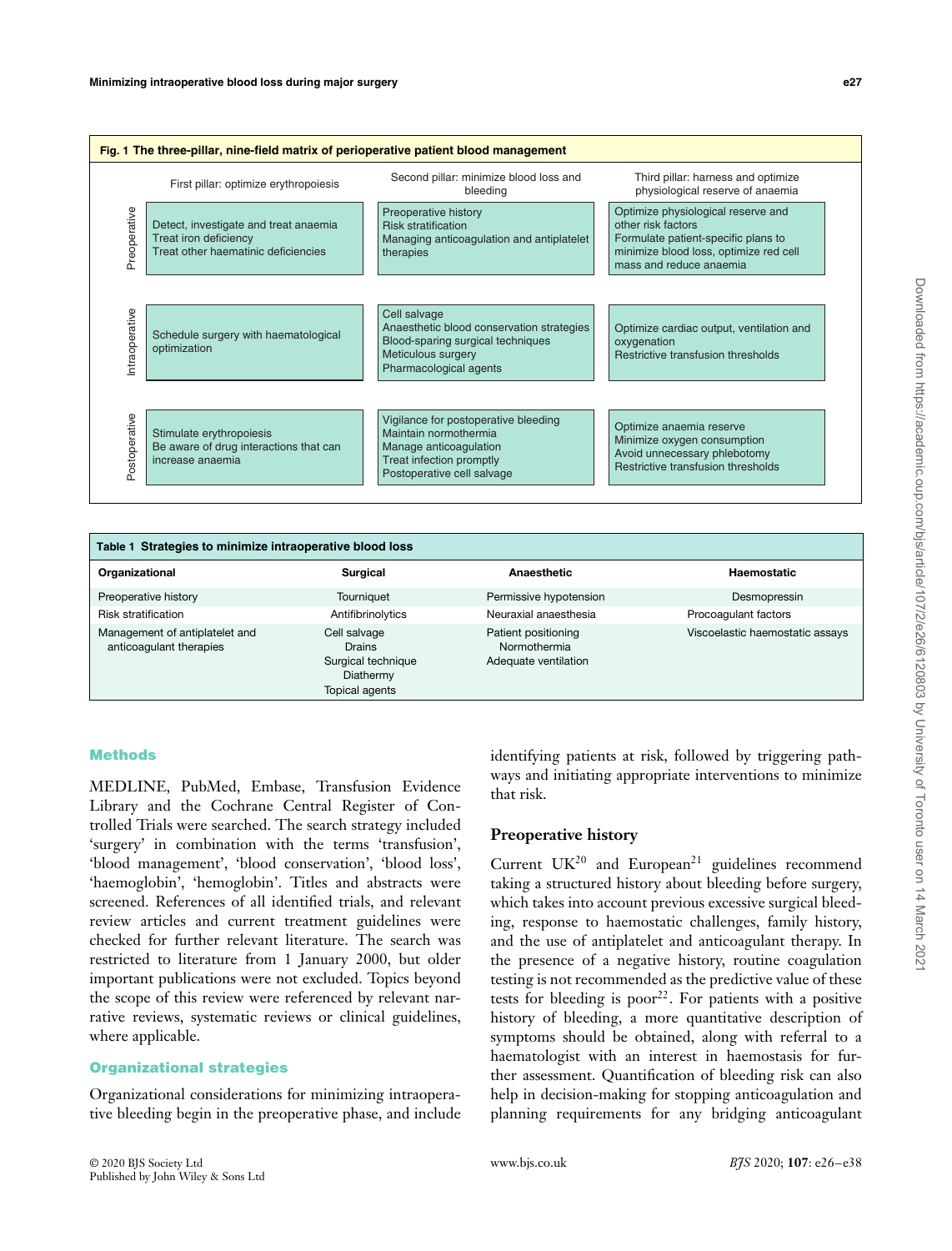therapy that may be required. Examples of bleeding assessment tools include the International Society on Thrombosis and Haemostasis Bleeding Assessment Tool<sup>23</sup>, the Vicenza Bleeding Score<sup>24</sup> and the Pediatric Bleeding Questionnaire<sup>25</sup>. Although none of these has been validated prospectively in a large population of general surgical patients, asking precise questions is likely to be superior to an unstructured bleeding history<sup>26</sup>.

## **Risk stratification**

Consideration should be given to the type of surgery being undertaken. Cardiac surgery, where rates of bleeding and blood product use are high, has been at the forefront of the development of surgery-specific risk scores to predict bleeding and the need for transfusion. The Papworth Bleeding Risk Score<sup>27</sup> was developed in 2010, and subsequently validated in 2015, to identify patients at risk of excessive blood loss after cardiac surgery. This score has a high negative predictive value but the positive predictive value is low: only 15 per cent of patients who were classed as high risk actually had increased postoperative bleeding<sup>28</sup>. More recently, the ACTA-PORT score<sup>29</sup> has been demonstrated to be a valid, simple and accurate predictor of the risk of transfusion in patients undergoing cardiac surgery. Components of the score include: age, sex, body surface area, logistic EUROSCORE, preoperative haemoglobin and creatinine levels, and type of surgery. Such scoring systems have the potential to identify modifiable risk factors, quantify risk before surgery, allocate resources (such as cell salvage) and better guide blood service inventory management.

## **Managing anticoagulant and antiplatelet therapies**

Increasing numbers of patients are continuing antiplatelet (for example, aspirin, clopidogrel) and anticoagulant (such as warfarin, direct oral anticoagulants (DOACs)) therapy into the perioperative phase to reduce the risk of major cardiovascular and thrombotic events. These risks must be balanced against the procedure-related risks of bleeding for an individual patient, and may require discussions with the patient, surgeon, haematologist and anaesthetist. Detailed reviews $30 - 33$  of the pharmacology and perioperative management of these agents can be found elsewhere, but in summary: aspirin can be continued for most procedures; bridging therapy for warfarin should be considered only in patients with the highest risk of thrombosis (for example, those with mechanical heart valves or venous thromboembolism within the previous 3 months); postoperative bridging should not be started until at least 48 h after surgery

with a high bleeding risk; DOACs, owing to their predictable pharmacokinetics, can be stopped 48 h before most operations in the presence of normal hepatic and renal function (*Fig*. *2*); adenosine 5′ -diphosphate receptor antagonists, such as clopidogrel, should be stopped 5–7 days before operation; and the use of tranexamic acid should be considered in patients undergoing urgent surgery with a high risk of bleeding who are on antiplatelet agents or where a residual anticoagulant effect of DOACs is suspected.

## **Surgical strategies**

#### **Tourniquet**

Tourniquets are used widely during limb surgery. Although they reduce intraoperative blood loss, meta-analyses<sup>34,35</sup> of studies suggest that there is no difference in overall blood loss. The release of inflammatory mediators as a result of limb ischaemia may even increase blood loss<sup>36</sup>. Interpretation of studies is often limited by surgeons inflating tourniquets to different pressures and for different portions of the procedure. Currently, the decision to use a tourniquet is dictated by factors other than blood management, such as visibility of the surgical field $37$ . Disadvantages of tourniquet use include increased postoperative pain, impaired quadriceps function and increased risk of thrombotic events<sup>34,38,39</sup>.

## **Antifibrinolytics**

Antifibrinolytics, such a tranexamic acid, are synthetic lysine analogues that inhibit plasminogen activation and provide clot stabilization. In the UK, tranexamic acid is recommended for all surgery where blood loss is expected to be greater than 500 ml<sup>40,41</sup>. Tranexamic acid is not approved by the US Food and Drug Administration for this purpose, and epsilon-aminocaproic acid (aprotinin) may be used as an alternative. Aprotinin has been associated with increased postoperative mortality rates $42$ .

A number of studies have investigated the safety and efficacy of tranexamic acid, with the majority demonstrating a reduction in blood loss and transfusion requirements. Most studies have been carried out in orthopaedic surgery, where tranexamic acid has been shown to reduce the rate of allogeneic blood transfusion by up to 69 per cent<sup>43</sup> after hip and knee surgery, without increased risk of complications, including thromboembolic events<sup>44</sup>. Considering all surgical procedures, tranexamic acid has been shown to reduce blood loss by approximately one-third<sup>45</sup>. It has been shown specifically to reduce blood loss, and the rate of allogeneic blood transfusions after coronary artery surgery<sup>46</sup>,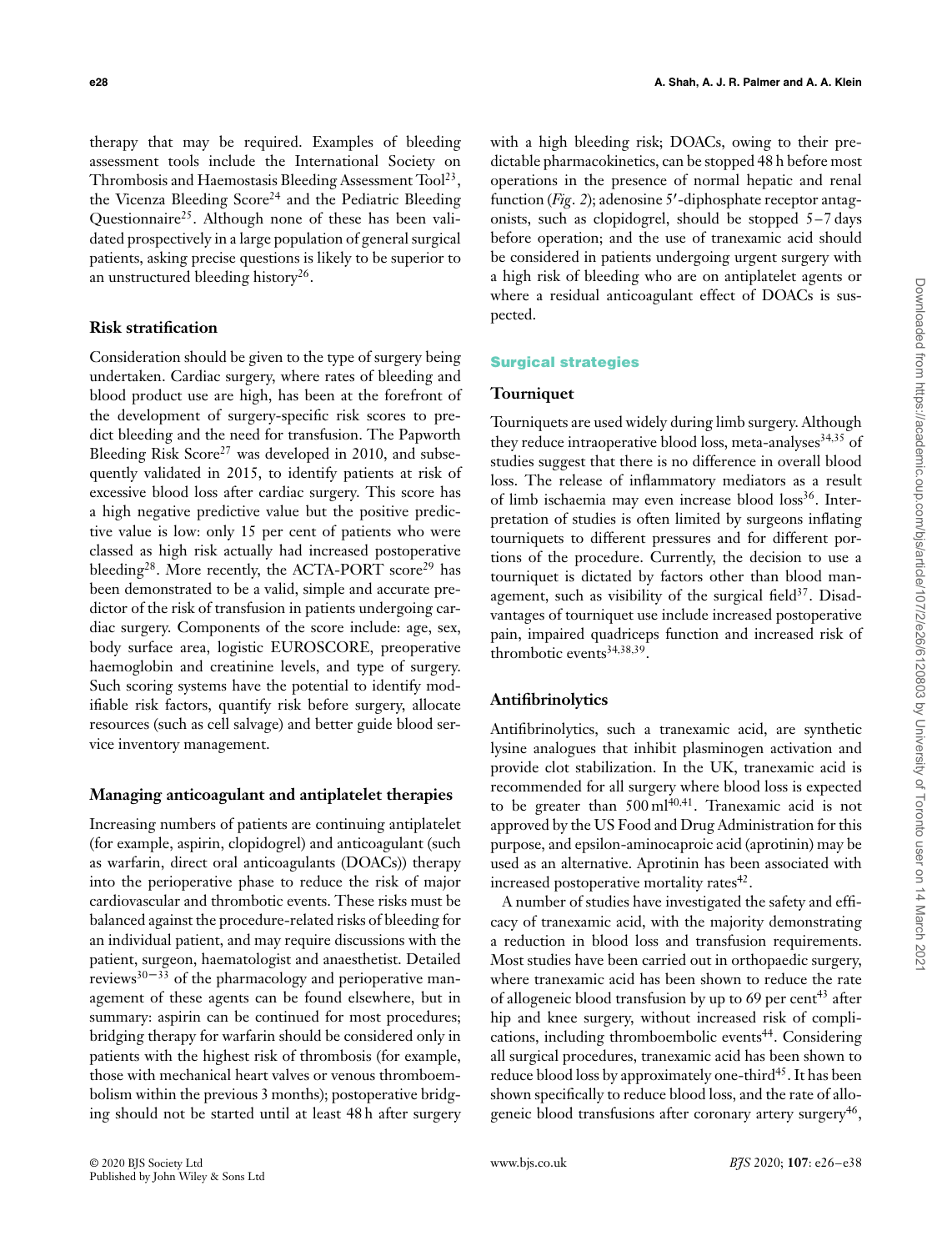



CrCl, creatinine clearance; DOAC, directly acting anticoagulant; LMWH, low molecular weight heparin.

spinal surgery<sup>47</sup>, orthopaedic fracture surgery<sup>48</sup>, prostate surgery<sup>49</sup>, caesarean section or hysterectomy<sup>50</sup> and plastic surgery procedures<sup>51</sup>.

The salient area of uncertainty is the optimal route, dose and timing of tranexamic acid administration. Protocols in studies to date are extremely heterogeneous. Tranexamic acid administration can be intravenous, intra-articular, oral or in combination. Doses may be weight-adjusted and usually range from 10 to 20 mg/kg. Administration may be repeated during the intraoperative and postoperative phases<sup>41</sup>. Network meta-analyses are under way to determine an optimal dosing regimen to standardize clinical care and guide comparators for future research $52$ . Potential advantages of topical delivery are that it may overcome contraindications such as renal disease owing to lower plasma levels<sup>52</sup>. Repeat doses to maintain therapeutic levels may play a greater role in prolonged surgery or where a large volume of blood is lost.

A further uncertainty is whether the risk of thromboembolic events has been adequately addressed in high-risk subgroups, although tranexamic acid was not associated with an increased rate of adverse events in patients undergoing major surgery for malignancy<sup>53</sup>. The favourable

side-effect profile, cost and ready availability of tranexamic acid mean that it should be considered for all surgical procedures where moderate blood loss is anticipated $40$ .

# **Cell salvage**

Cell salvage is a method of recovering blood from the surgical field during the intraoperative or immediate postoperative phase that is then reinfused to the patient (*Fig*. *3*). The National Institute for Health and Care Excellence  $(NICE)^{40}$  recommends the use of cell salvage for procedures when a very high volume of blood loss is anticipated, which the recent Association of Anaesthetists guidance<sup>54,55</sup> considers to be greater than 500 ml. The key principle is to use cell salvage in combination with other blood conservation strategies, when it is expected to reduce the likelihood of allogeneic blood transfusion and/or severe postoperative anaemia $55$ .

Intraoperative blood collection is through a suction system, whereas postoperative blood collection is through surgical drains. Collected blood is anticoagulated and filtered before reinfusion. Blood collected during surgery is typically washed and resuspended in normal saline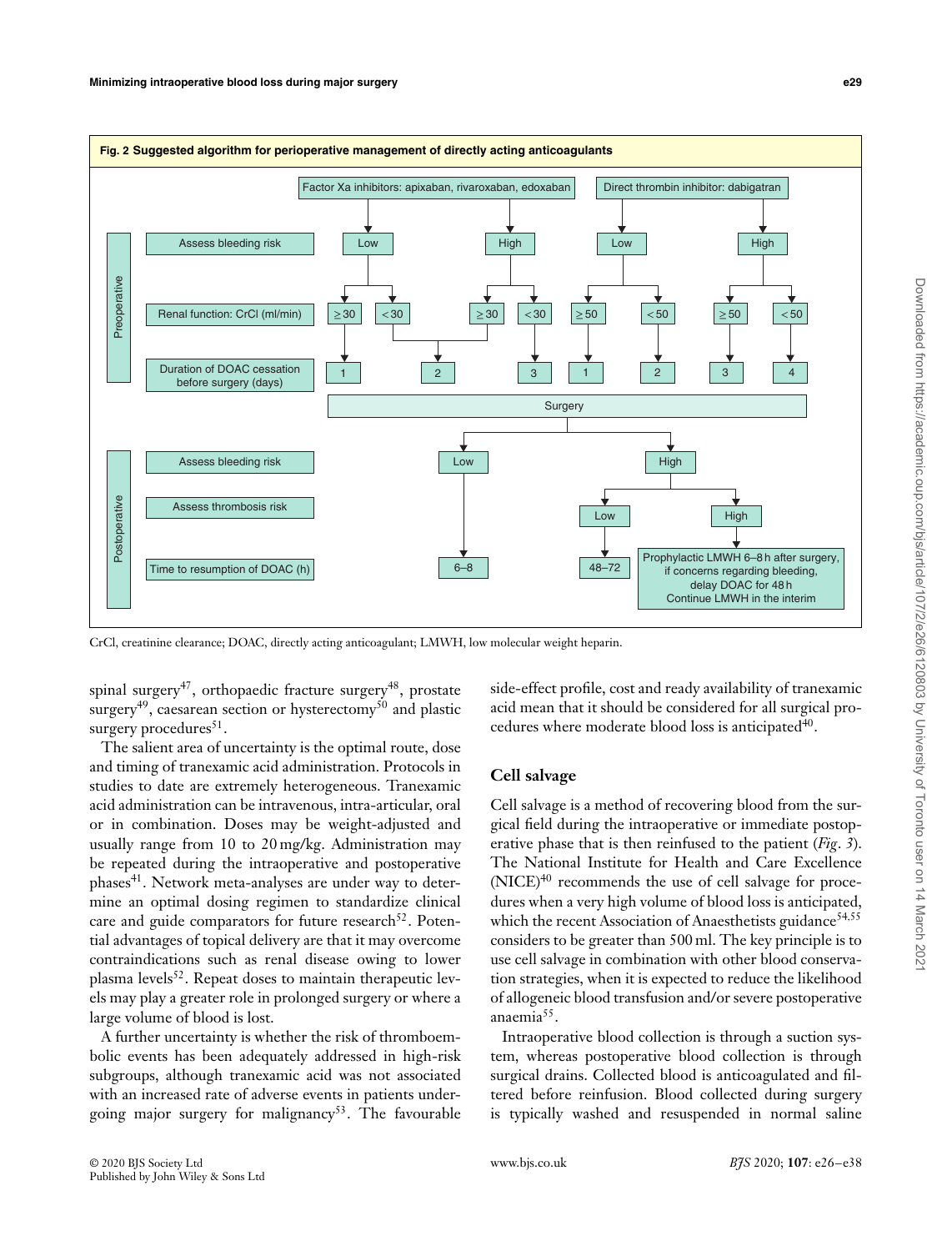

before reinfusion, whereas blood collected after operation through drains is typically unwashed. Current technology requires approximately 500 ml collected blood to produce a clinically valuable volume of blood for reinfusion after processing<sup>55</sup>. Cell salvage reduces the risk of exposure to allogeneic blood by 54 per cent across all surgical specialties<sup>56,57</sup>.

Procedures with significant variation in volume of blood loss make it difficult to anticipate whether sufficient blood will be collected to permit reinfusion. In this setting, cell salvage can be used in collect-only mode and processed for reinfusion only if more than 500 ml is collected. When procedures with high-volume blood loss are performed under tourniquet, postoperative rather than intraoperative cell salvage should be considered. For example, blood loss from revisional knee arthroplasty reliably exceeds 500 ml but, if performed under tourniquet, there is limited intraoperative blood loss<sup>37</sup>. There remain controversies regarding which patients benefit from cell salvage, and it is not currently recommended for routine use during caesarean section<sup>55,58,59</sup>.

Infection and malignancy were traditionally contraindications to cell salvage, but there is increasing evidence to support its use in these settings. With the use of a leucocyte depletion filter (40  $\mu$ m), there is a 99 per cent reduction in bacterial contamination in blood resuspended in 0⋅9 per cent saline<sup>60</sup>. The potentially increased risks of bacterial contamination must be weighed against the increased risk of infection through immunomodulation secondary to allogeneic blood transfusion<sup>61</sup>. Similarly, studies have not identified any association between the use of cell salvage and increased risk of metastasis during cancer surgery, and reinfused tumour cells do not have metastatic potential<sup>62</sup>.

When surgery requires revision of metalwork, leucocyte depletion filters do not remove small metal fragments, so selective suctioning should be employed so that the most contaminated blood is not collected<sup>63</sup>.

# **Drains**

Surgical-site drains are often used with the aim of reducing haematomas and surgical-site infection. A limited number of robust studies have investigated the effectiveness of drains in preventing postoperative complications, and many did not demonstrate any benefit of drain insertion over no drain<sup>64–67</sup>. In orthopaedic surgery, conventional suction drains can increase postoperative blood loss<sup>68</sup>.

In procedures with continuing postoperative blood loss, there may be a role for autologous reinfusion drains (cell salvage). After knee arthroplasty surgery, autologous reinfusion drains can reduce blood loss and allogeneic red blood cell transfusion rates compared with conventional suction drains or no drain<sup>69,70</sup>. The value of drains is specific to each procedure. Given the increasing number of studies suggesting that drains do not confer improved clinical outcomes (and may increase blood loss), the use of drains may warrant revisiting where they are currently employed routinely.

## **Surgical technique**

Surgical developments, including the introduction of laparoscopic and robotic surgery, are driven by a number of outcomes, but they may also reduce blood loss. In a study<sup>71</sup> of transanal mesorectal excision for rectal cancer, operative blood loss was lower with laparoscopic than open operations, and with robotic compared with laparoscopic surgery. Similar findings have been reported in other surgical specialties<sup>72-75</sup>.

## **Diathermy**

Monopolar and bipolar radiofrequency electrosurgery are key tools for achieving haemostasis during surgery. A number of new devices are available, often in the form of bipolar sealing systems, suggested to result in less damage to adjacent healthy tissue. There is limited evidence that they reduce blood loss<sup>76</sup> and factors such as surgical technique are likely to be more important.

## **Topical agents**

Topical agents including fibrin sealants (fibrinogen and thrombin), gelatine– thrombin matrices and oxidized cellulose may be applied to bleeding tissues during surgery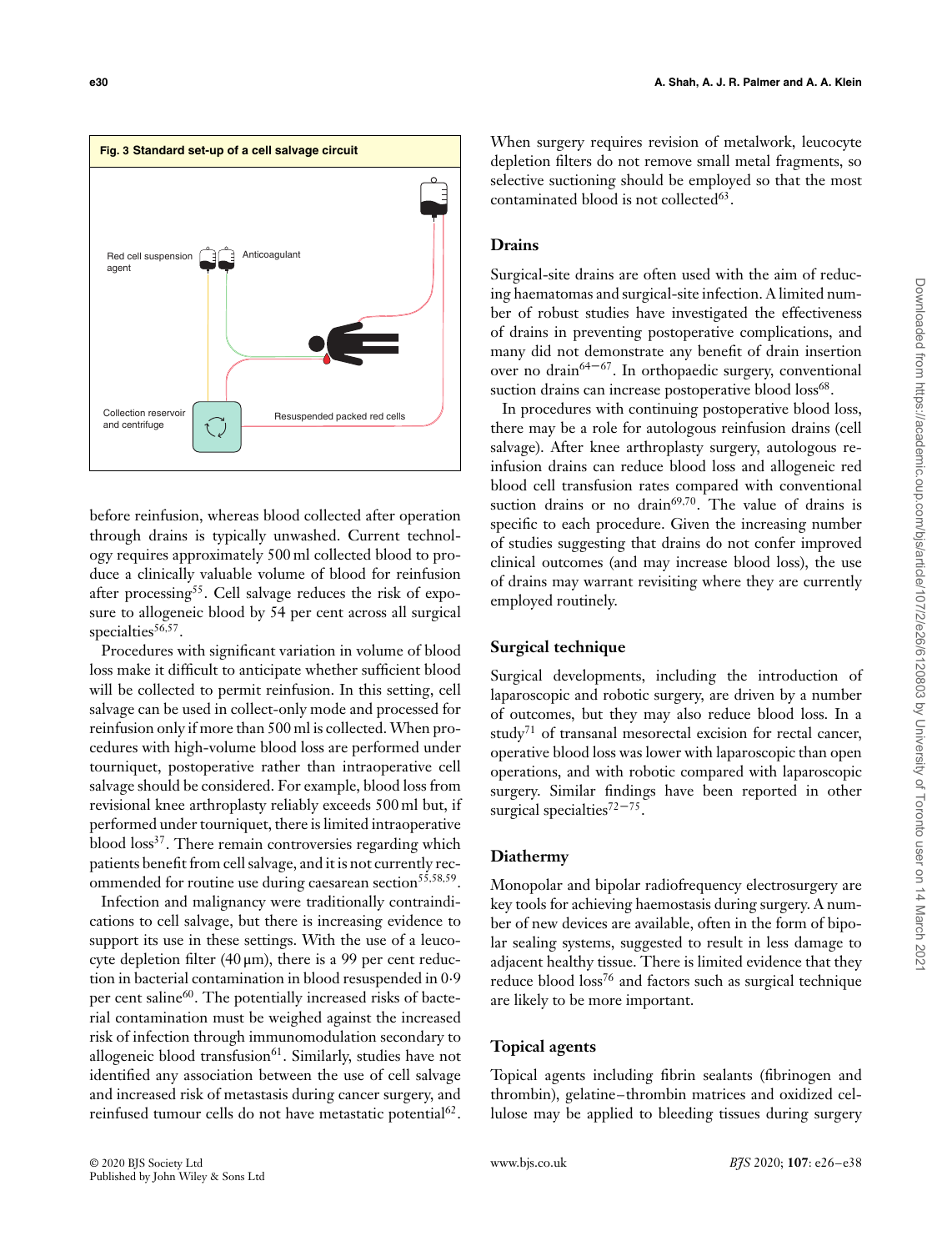as a haemostatic strategy. However, these agents are expensive and, despite numerous studies across different surgical specialties, there is only weak evidence to suggest that they offer a clinically important reduction in blood loss77*,*78.

# **Anaesthetic strategies**

## **Permissive hypotension**

Permissive hypotension consists of using pharmacological agents to lower intraoperative mean arterial BP to values between 50 and 65 mmHg to reduce blood flow to the surgical field. The intention is to reduce blood loss, while also improving visibility in the surgical field. This has to be balanced against the risks of organ hypoperfusion, such as delayed awakening, permanent cerebral damage, myocardial and kidney injury, and death<sup>79</sup>. Therefore, this technique should be avoided in patients with coronary artery disease, poorly controlled hypotension or cerebrovascular disease.

Permissive hypotension can be achieved through a reduction in cardiac output, BP or a combination of these, depending on the method used. Techniques, some of which will be discussed in this review, include patient positioning, central neuraxial anaesthesia, intravenous anaesthetics (such as propofol), opioids (remifentanil), directly acting vasodilators (nitroglycerine), selective beta-blockers (esmolol), selective α-blocker (dexmedetomidine), combined  $\alpha$ - and beta-blocker (labetalol) and volatile anaesthetics (sevoflurane). Systematic reviews and  $RCTs<sup>80-83</sup>$  have demonstrated that permissive hypotension reduces blood loss in patients undergoing orthopaedic, maxillofacial, spinal and radical prostatectomy surgery. This translated into a reduction in transfusion requirements only in orthopaedic surgery. However, all of the included studies were small, of low quality and, more importantly, did not evaluate harm. If permissive hypotension is to be undertaken, adequate patient selection is paramount and hypotension must be monitored closely to ensure adequate organ perfusion.

## **Central neuraxial anaesthesia**

Anaesthetic techniques play an important role in minimizing intraoperative blood loss. Central neuraxial blockade (subarachnoid/epidural anaesthesia) results in blockade of preganglionic sympathetic nerve fibres, arterial hypotension and reduced peripheral venous pressures. These result in less arterial and, perhaps more noticeably, less venous oozing from the surgical site. Blockade of sympathetic nerve fibres also results in attenuation of the surgical stress

response, which in turn is associated with stabilization of clotting factors and reduced fibrinolysis<sup>84</sup>*,*85.

Early meta-analyses<sup>86,87</sup> of RCTs, conducted in a range of surgical specialties (abdominal, thoracic, pelvic, lower extremity), demonstrated that the use of neuraxial anaesthesia was associated with significant decreases in intraoperative blood loss and allogeneic red blood cell transfusion requirements. However, more recent meta-analyses<sup>88,89</sup> have demonstrated no difference in blood loss or red blood cell requirements. These conflicting results should be interpreted in the context of widespread adoption of restrictive transfusion practices since much of the original research was undertaken, along with the implementation of other simultaneous blood conservation strategies as part of patient blood management.

## **Patient positioning**

Correct patient positioning is a simple and effective intervention to reduce intraoperative blood loss. This is particularly important in patients undergoing surgery in the prone position (for example lumbar surgery). Incorrect positioning can lead to compression of the inferior vena cava with subsequent obstruction of venous return. The increase in hydrostatic pressure diverts blood towards the epidural venous plexus causing vessel engorgement and bleeding at the surgical site $90$ . Changes to intra-abdominal pressure may also be associated with blood  $loss<sup>91</sup>$ . In the supine position, the patient may be slightly tilted to the left to avoid inferior vena cava compression. Correct reverse Trendelenburg and lateral positions have also been demonstrated to reduce blood loss in patients undergoing endoscopic sinus surgery<sup>92</sup> and hip arthroplasty<sup>93</sup> respectively. In addition, where possible, the site of surgery should be elevated above the level of the right atrium to facilitate venous drainage and reduce venous pressures.

## **Avoidance of hypothermia**

Intraoperative hypothermia, defined as a core body temperature below 36∘C, can result from many factors such as low operating theatre temperatures, evaporation from body cavities, use of cold intravenous fluids and anaesthetic gases, reduced metabolic activity, and loss of thermal regulation and responses owing to anaesthesia (such as shivering). Patients at risk of developing hypothermia include those at extremes of age, undergoing combined regional and general anaesthesia, major surgery, prolonged surgery and with higher ASA fitness grade.

The reversible adverse effects of hypothermia on platelet function and the coagulation cascade, as a result of impairment of temperature-dependent enzymatic reactions, are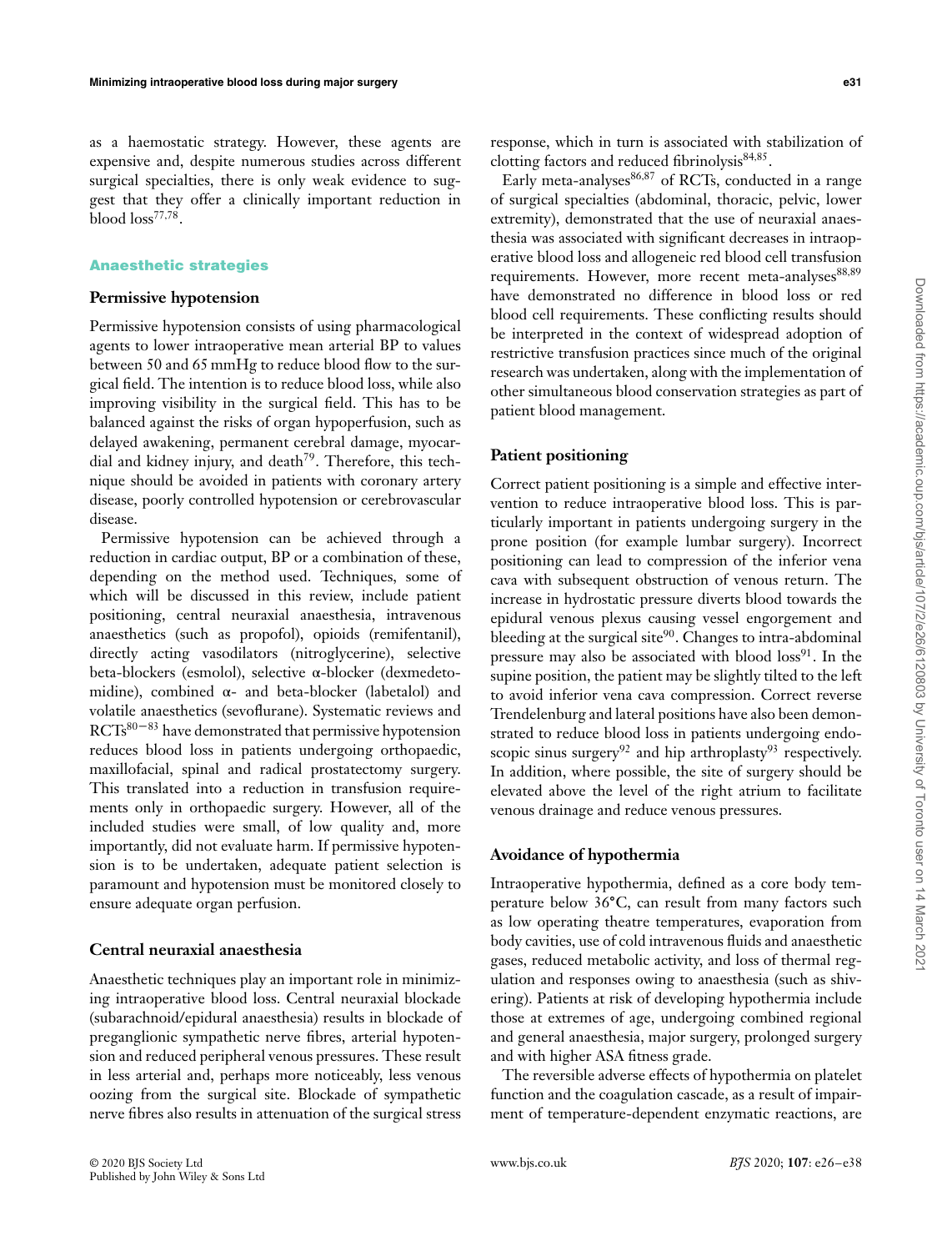well recognized<sup>94,95</sup>. Even mild hypothermia has been associated with an increase in blood loss of 16 per cent, and increase in relative risk of red blood cell transfusion by 22 per cent96*,*97. In addition, hypothermia can also lead to increased rates of wound infection<sup>98</sup> and cardiovascular events<sup>99</sup>, and prolonged recovery<sup>100</sup>. As a result, NICE<sup>101</sup> has issued guidance on the prevention and management of hypothermia in patients undergoing surgery. Examples of strategies used to avoid intraoperative cooling include regular temperature monitoring every 30 min, ensuring that the ambient theatre temperature is at least 21∘C, using active forced air warming devices and administering intravenous fluids through a fluid warmer.

## **Ventilation strategies**

Positive pressure ventilation with minimal use of positive end-expiratory pressure (PEEP) and low tidal volumes has been advocated to reduce blood loss as it promotes venous return<sup>102</sup>. However, this is not supported by high-quality evidence and needs to be balanced against the benefits of PEEP, such as alveolar recruitment.

A recent secondary analysis, of a previously published trial<sup>103</sup> comparing the effect of a lung-protective strategy in patients undergoing major abdominal surgery, evaluated the effect of PEEP between 6 and 8 cmH<sub>2</sub>O *versus* zero PEEP in patients undergoing hepatic resection surgery<sup>104</sup>. The authors found that using PEEP, compared with a zero PEEP strategy, was not associated with increased bleeding.

## **Haemostatic strategies**

#### **Desmopressin**

Desmopressin is a synthetic analogue of the naturally occurring antidiuretic hormone vasopressin. It causes a transient rise in plasma levels of factor VIII and von Willebrand factor, and has been used for the treatment of mild to moderate haemophilia A and von Willebrand disease for more than  $40 \text{ years}^{105}$ . It can be given subcutaneously or intravenously at a dose of 0⋅3 μg/kg. Safety considerations include the risk of developing arterial or venous thrombosis and, in rare cases, desmopressin may be associated with hyponatraemia and seizures.

Recently, its use has been expanded to other potential indications. In trauma, European guidelines<sup>106</sup> recommend administration of desmopressin to patients on antiplatelet agents. In the perioperative setting, guidelines<sup>107,108</sup> suggest using desmopressin where there is demonstrable evidence of acquired platelet dysfunction secondary to drugs, uraemia or cardiopulmonary bypass.

However, the evidence for the ability of desmopressin to reduce perioperative transfusion requirements and blood loss is weak. A recent Cochrane review<sup>109</sup> of 65 trials with 3874 participants undergoing surgery found no overall benefit from desmopressin. Small reductions in blood loss and transfusion requirements were observed in patients undergoing cardiac surgery, but these were judged not to be clinically important. Many of the included trials were at high risk of bias, and the overall quality of evidence ranged from very low to moderate. Any potential benefits may be seen in specific subgroups of patients, such as those with acquired platelet dysfunction or on antiplatelet therapy<sup>110</sup>.

# **Procoagulant factors**

There is growing interest in the targeted use of procoagulant haemostatic factors, mainly driven by the demonstrable lack of efficacy and safety concerns regarding fresh frozen plasma<sup>111</sup>*,*112. These can be derived from plasma as concentrates or developed as specific recombinant factors. The potential advantages of this include more rapid availability in the emergency situation, as the current processes for thawing plasma do not apply, and better efficacy as a more concentrated source of factors is being administered. This would, in turn, lead to quicker and stronger fibrin clot formation.

Concentrates can contain multiple factors; for example, prothrombin complex concentrates contain three or four vitamin K-dependent factors at high concentrations. The main indication for prothrombin complex is in patients on anticoagulant therapy, such as warfarin, with significant bleeding or who require emergency surgery $113$ . Conversely, single procoagulant factors are also available, most notably fibrinogen concentrate. As with desmopressin, these agents have the potential to increase the rates of thrombotic events. This has been shown clearly in clinical trials of recombinant factor VIIa in unselected patients<sup>114</sup>.

Fibrinogen depletion, secondary to haemodilution and/or consumption, is thought to occur before deficiencies of other coagulation factors become apparent during haemorrhage<sup>115</sup>. Hypofibrinogenaemia is a risk factor for haemorrhage in orthopaedic surgery<sup>116</sup>, cardiac surgery<sup>117</sup> and trauma<sup>115</sup>. In obstetric haemorrhage, a fibrinogen level below 2 g/l has a 100 per cent predictive value for progression from moderate to severe haemorrhage<sup>118</sup>. Fibrinogen concentrate is currently not licensed for acquired hypofibrinogenaemia in the UK, but is used widely in Europe. UK guidelines<sup>119</sup> recommend use of cryoprecipitate as the source of fibrinogen. However, off-label use has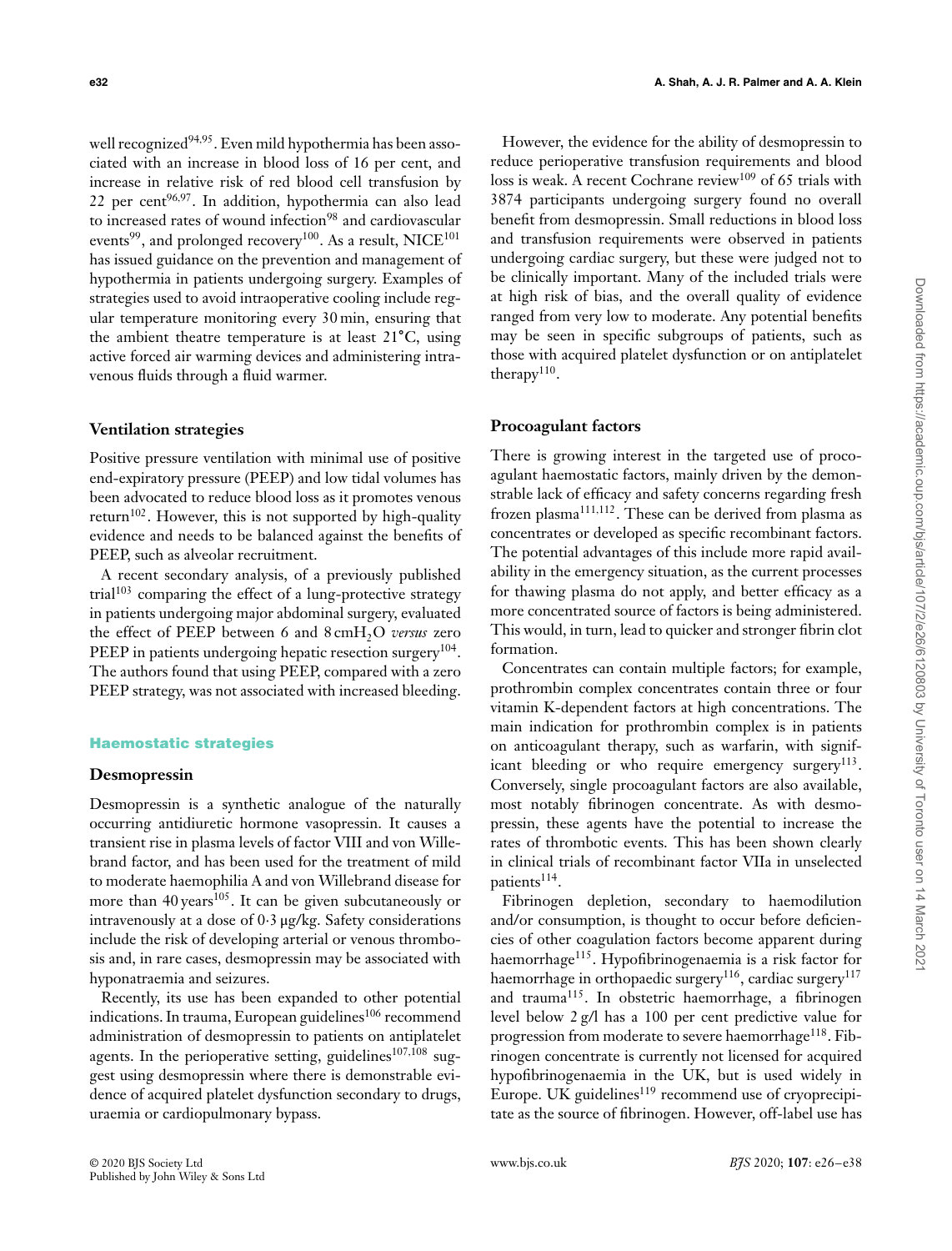| Table 2 Clinical practice points and research agenda for minimizing intraoperative blood loss |                                                                                                                                    |  |  |  |  |
|-----------------------------------------------------------------------------------------------|------------------------------------------------------------------------------------------------------------------------------------|--|--|--|--|
| Clinical practice<br>points                                                                   | A multimodal strategy should be implemented to minimize intraoperative bleeding in surgical patients                               |  |  |  |  |
|                                                                                               | Preoperative assessment with review and management of preoperative anaemia, and antiplatelet and anticoagulant therapy             |  |  |  |  |
|                                                                                               | Prophylactic tranexamic administration should be considered for all patients undergoing major cardiac and orthopaedic surgery      |  |  |  |  |
|                                                                                               | Use of cell salvage and viscoelastic haemostatic assays should be considered in all cases where anticipated blood loss is > 500 ml |  |  |  |  |
|                                                                                               | Avoid hypothermia, acidosis and excessive haemodilution.                                                                           |  |  |  |  |
|                                                                                               | Close collaboration between anaesthetists, surgeons and haematology is vital                                                       |  |  |  |  |
| Research agenda                                                                               | Cost-effectiveness of viscoelastic haemostatic assays in the management of perioperative bleeding                                  |  |  |  |  |
|                                                                                               | Safety and efficacy of haemostatic therapies such as procoagulant factors and desmopressin.                                        |  |  |  |  |
|                                                                                               | Optimal dose, route and timing of tranexamic acid                                                                                  |  |  |  |  |

been reported, with small studies showing reduced red cell and fresh frozen plasma transfusion requirements $120$ .

Despite the physiological promise of procoagulant factors, high-quality data to guide safe and effective use are lacking. A recent systematic review<sup>121</sup> was unable to draw any conclusions owing to a paucity of data. However, the review identified 22 ongoing trials, so more definitive evidence regarding the safety, efficacy and cost-effectiveness of procoagulant factors is likely to be available in the future.

## **Viscoelastic haemostatic assays**

Viscoelastic haemostatic assays are increasingly being used in the management of severe bleeding. The two commonest assays are thromboelastography (TEG) and rotational thromboelastometry (ROTEM). The main advantage of these assays is the quick turnaround time, with an assessment of all stages of clot formation available in a few minutes. Standard laboratory tests such as prothrombin time can have a turnaround time of up to 77 min, which is not useful in a rapidly evolving situation $122$ .

In brief, TEG and ROTEM measure the physical properties of clot formation in whole blood via a pin suspended in a cup heated to 37∘C. The pin is connected to a torsion wire, which is connected to a transducer. The strength (or lack) of the developing clot alters the rotation of the pin, which is then converted into an electrical signal to generate a graphical output. Defects in particular parameters of clot formation allow more targeted haemostatic therapy. For example, prolonged clot initiation (R time) on TEG is suggestive of global depletion of coagulation factors and/or warfarin therapy. A detailed review<sup>123</sup> of assay machine mechanics, quality assurance and test accuracy can be found elsewhere.

Current NICE guidelines recommend the use of these assays only in patients undergoing cardiac and liver surgery, where robust cost-effectiveness data exist to support their use<sup>124</sup>. More recent guidance from the British Society

of Haematology also suggests that TEG/ROTEM may have a role in the management of trauma and obstetric haemorrhage<sup>123</sup>*,*125*,*126.

## **Conclusion**

The potential for major intraoperative blood loss remains a key concern for surgeons and anaesthetists. Strategies to mitigate this, such as identification and management of high-risk patients, can be implemented early in the preoperative phase. During surgery, meticulous surgical techniques and local haemostasis are fundamental measures in the control of bleeding. Cell salvage is a valuable adjunct. Tranexamic acid reduces blood loss, but the optimal route, dose and timing of administration remain unclear. Additional anaesthetic techniques, such as regional anaesthesia, can also help to reduce blood loss. Other key considerations include avoidance of hypothermia, acidosis and excessive haemodilution along with early identification of coagulopathy using viscoelastic haemostatic assays. The optimal use of haemostatic therapies such as desmopressin and procoagulant factors is unclear at present, but represents an important area of ongoing research (*Table 2*). Close collaboration between anaesthetists, surgeons, haematologists and laboratory personnel is vital.

## **Acknowledgements**

A.S. is currently being supported by a National Institute for Health Research Doctoral Research Fellowship (DRF-2017-10-094) and is the Trainee Fellow on the editorial board of *Anaesthesia*. A.A.K. is the Editor-in-Chief of *Anaesthesia*. A.A.K. or his employer has received educational grant funding, or honoraria, from CSL Behring, Haemonetics, Pharmacosmos, Fisher and Paykel, Massimo and Vifor Pharma.

*Disclosure:* The authors declare no other conflict of interest.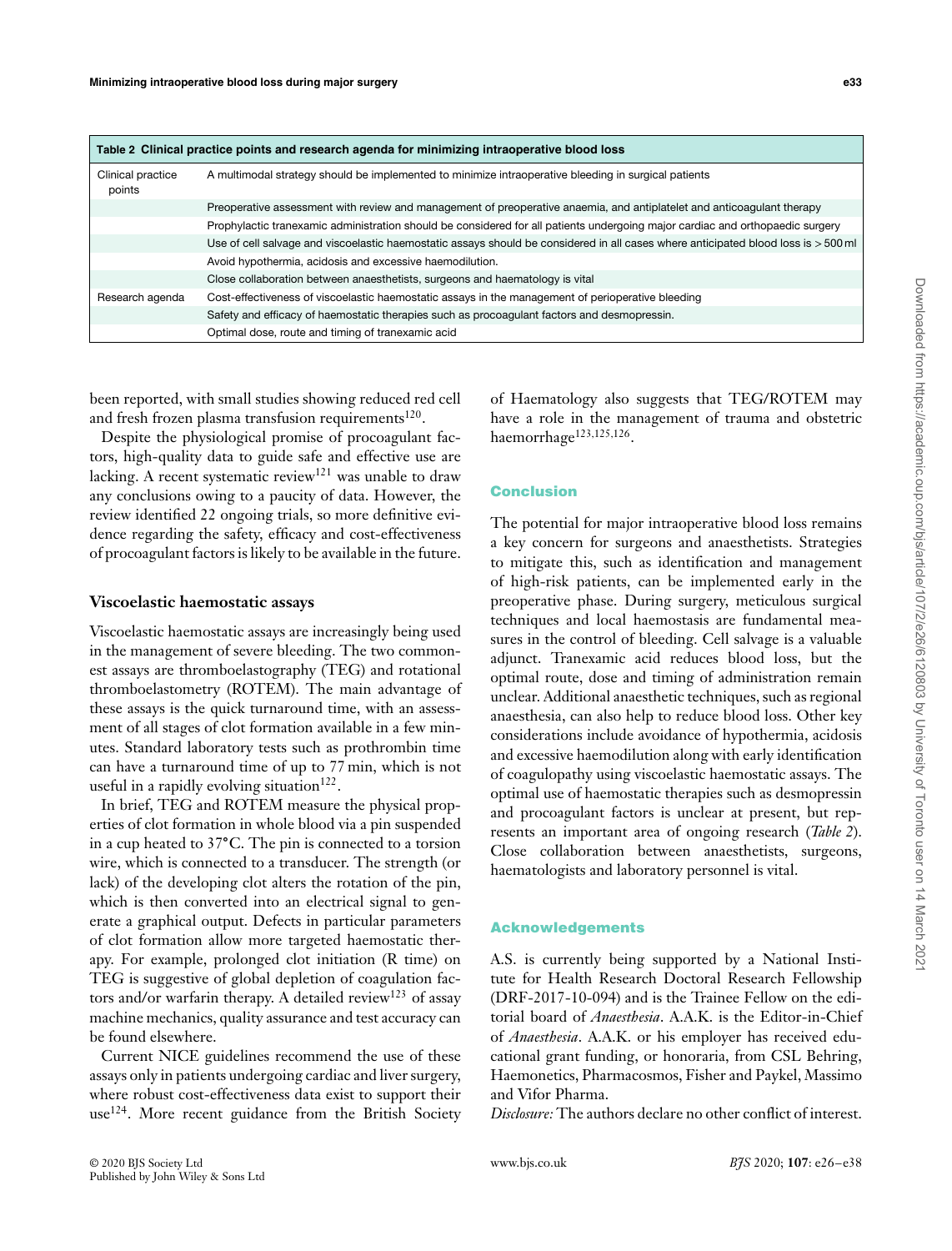# **References**

- 1 Meara JG, Leather AJ, Hagander L, Aikire BC, Alonson N, Ameh EA *et al.* Global Surgery 2030: evidence and solutions for achieving health, welfare, and economic development. *Surgery* 2015; **158**: 3–6.
- 2 Nepogodiev D, Martin J, Biccard B, Makupe A, Bhangu A; National Institute for Health Research Global Health Research Unit on Global Surgery. Global burden of postoperative death. *Lancet* 2019; **393**: 401.
- 3 International Surgical Outcomes Study. Global patient outcomes after elective surgery: prospective cohort study in 27 low-, middle- and high-income countries. *Br J Anaesth* 2016; **117**: 601–609.
- 4 Biccard BM, Madiba TE, Kluyts HL, Munlemvo DM, Madzimbamuto FD, Basenero A *et al.* Perioperative patient outcomes in the African Surgical Outcomes Study: a 7-day prospective observational cohort study. *Lancet* 2018; **391**: 1589–1598.
- 5 Wu WC, Smith TS, Henderson WG, Eaton CB, Poses RM, Uttley G *et al.* Operative blood loss, blood transfusion, and 30-day mortality in older patients after major noncardiac surgery. *Ann Surg* 2010; **252**: 11–17.
- 6 Smilowitz NR, Oberweis BS, Nukala S, Rosenberg A, Zhao S, Xu J *et al.* Association between anemia, bleeding, and transfusion with long-term mortality following noncardiac surgery. *Am J Med* 2016; **129**: 315–323.e2.
- 7 Christensen MC, Dziewior F, Kempel A, von Heymann C. Increased chest tube drainage is independently associated with adverse outcome after cardiac surgery. *J Cardiothorac Vasc Anesth* 2012; **26**: 46–51.
- 8 Stokes ME, Ye X, Shah M, Mercaldi K, Reynolds MW, Rupnow MF *et al.* Impact of bleeding-related complications and/or blood product transfusions on hospital costs in inpatient surgical patients. *BMC Health Serv Res* 2011; **11**: 135.
- 9 Mavrommatis AC, Theodoridis T, Orfanidou A, Roussos C, Christopoulou-Kokkinou V, Zakynthinos S. Coagulation system and platelets are fully activated in uncomplicated sepsis. *Crit Care Med* 2000; **28**: 451–457.
- 10 Sniecinski RM, Chandler WL. Activation of the hemostatic system during cardiopulmonary bypass. *Anesth Analg* 2011; **113**: 1319–1333.
- 11 Cesarman-Maus G, Hajjar KA. Molecular mechanisms of fibrinolysis. *Br J Haematol* 2005; **129**: 307–321.
- 12 Cap A, Hunt BJ. The pathogenesis of traumatic coagulopathy. *Anaesthesia* 2015; **70**(Suppl 1): 96–101.
- 13 Martini WZ. Coagulopathy by hypothermia and acidosis: mechanisms of thrombin generation and fibrinogen availability. *J Trauma* 2009; **67**: 202–209.
- 14 Clevenger B, Mallett SV, Klein AA, Richards T. Patient blood management to reduce surgical risk. *Br J Surg* 2015; **102**: 1325–1337.
- 15 Munting KE, Klein AA. Optimisation of pre-operative anaemia in patients before elective major surgery – why, who, when and how? *Anaesthesia* 2019; **74**(Suppl 1): 49–57.
- 16 Gill R. Practical management of major blood loss. *Anaesthesia* 2015; **70**(Suppl 1): 54–57.
- 17 Curry NS, Davenport R. Transfusion strategies for major haemorrhage in trauma. *Br J Haematol* 2019; **184**: 508–523.
- 18 Muñoz M, Acheson AG, Auerbach M, Besser M, Habler O, Kehlet H *et al.* International consensus statement on the peri-operative management of anaemia and iron deficiency. *Anaesthesia* 2017; **72**: 233–247.
- 19 Mueller MM, Van Remoortel H, Meybohm P, Aranko K, Aubron C, Burger R *et al.* Patient blood management: recommendations from the 2018 Frankfurt Consensus Conference. *JAMA* 2019; **321**: 983–997.
- 20 Chee YL, Crawford JC, Watson HG, Greaves M. Guidelines on the assessment of bleeding risk prior to surgery or invasive procedures. British Committee for Standards in Haematology. *Br J Haematol* 2008; **140**: 496–504.
- 21 Kozek-Langenecker SA, Ahmed AB, Afshari A, Albaladejo P, Aldecoa C, Barauskas G *et al.* Management of severe perioperative bleeding: guidelines from the European Society of Anaesthesiology. *Eur J Anaesthesiol* 2017; **34**: 332–395.
- 22 Shah A, Stanworth SJ, McKechnie S. Evidence and triggers for the transfusion of blood and blood products. *Anaesthesia* 2015; **70**: 10–19.
- 23 Rodeghiero F, Tosetto A, Abshire T, Arnold DM, Coller B, James P *et al.* ISTH/SSC bleeding assessment tool: a standardized questionnaire and a proposal for a new bleeding score for inherited bleeding disorders. *J Thromb Haemost* 2010; **8**: 2063–2065.
- 24 Rodeghiero F, Castaman G, Tosetto A, Battle J, Baudo F, Cappelletti A *et al.* The discriminant power of bleeding history for the diagnosis of type 1 von Willebrand disease: an international, multicenter study. *J Thromb Haemost* 2005; **3**: 2619–2626.
- 25 Bowman M, Riddel J, Rand ML, Tosetto A, Silva M, James PD. Evaluation of the diagnostic utility for von Willebrand disease of a pediatric bleeding questionnaire. *J Thromb Haemost* 2009; **7**: 1418–1421.
- 26 Sramek A, Eikenboom JC, Briet E, Vandenbroucke JP, Rosendaal FR. Usefulness of patient interview in bleeding disorders. *Arch Intern Med* 1995; **155**: 1409–1415.
- 27 Vuylsteke A, Pagel C, Gerrard C, Reddy B, Nashef S, Aldam P *et al.* The Papworth Bleeding Risk Score: a stratification scheme for identifying cardiac surgery patients at risk of excessive early postoperative bleeding. *Eur J Cardiothorac Surg* 2011; **39**: 924–930.
- 28 Greiff G, Pleym H, Stenseth R, Berg KS, Wahba A, Videm V. Prediction of bleeding after cardiac surgery: comparison of model performances: a prospective observational study. *J Cardiothorac Vasc Anesth* 2015; **29**: 311–319.
- 29 Klein AA, Collier T, Yeates J, Miles LF, Fletcher SN, Evans C *et al.* The ACTA PORT-score for predicting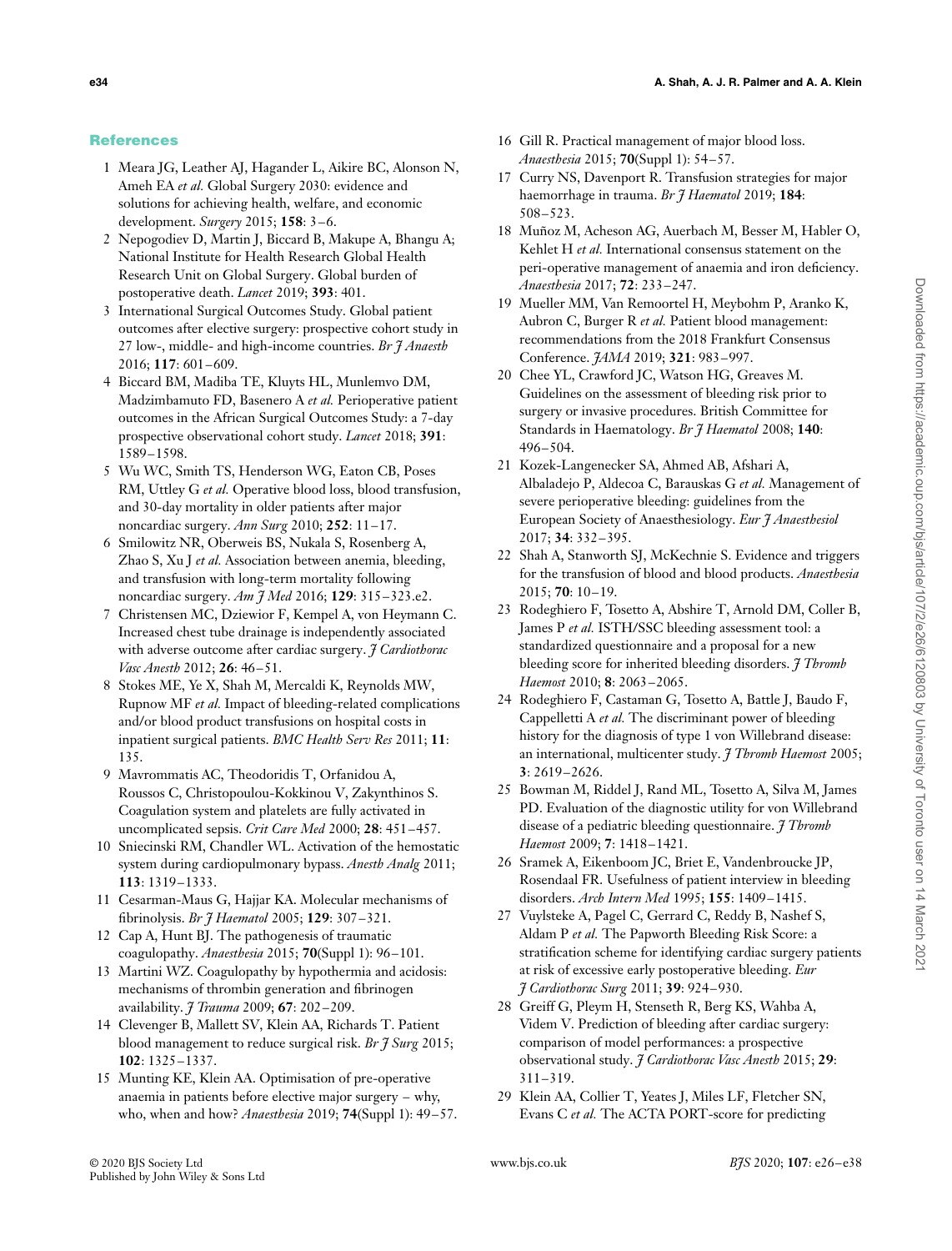perioperative risk of blood transfusion for adult cardiac surgery. *Br J Anaesth* 2017; **119**: 394–401.

- 30 van Veen JJ, Makris M. Management of peri-operative anti-thrombotic therapy. *Anaesthesia* 2015; **70**(Suppl 1): 58–67.
- 31 Keeling D, Tait RC, Watson H; British Committee of Standards for Haematology. Peri-operative management of anticoagulation and antiplatelet therapy. *Br J Haematol* 2016; **175**: 602–613.
- 32 Levine GN, Bates ER, Bittl JA, Brindis RG, Fihn SD, Fleisher LA *et al.* 2016 ACC/AHA guideline focused update on duration of dual antiplatelet therapy in patients with coronary artery disease: a report of the American College of Cardiology/American Heart Association Task Force on Clinical Practice Guidelines. *J Am Coll Cardiol* 2016; **68**: 1082–1115.
- 33 Douketis JD, Hasselblad V, Ortel TL. Bridging anticoagulation in patients with atrial fibrillation. *N Engl J Med* 2016; **374**: 93–94.
- 34 Zhang W, Li N, Chen S, Tan Y, Al-Aidaros M, Chen L. The effects of a tourniquet used in total knee arthroplasty: a meta-analysis. *J Orthop Surg Res* 2014; **9**: 13.
- 35 Smith TO, Hing CB. Is a tourniquet beneficial in total knee replacement surgery? A meta-analysis and systematic review. *Knee* 2010; **17**: 141–147.
- 36 Schnettler T, Papillon N, Rees H. Use of a tourniquet in total knee arthroplasty causes a paradoxical increase in total blood loss. *J Bone Joint Surg Am* 2017; **99**: 1331–1336.
- 37 Palmer A, Chen A, Matsumoto T, Murphy M, Price A. Blood management in total knee arthroplasty: state-of-the-art review. *J ISAKOS* 2018; **3**: 358–366.
- 38 Liu D, Graham D, Gillies K, Gillies RM. Effects of tourniquet use on quadriceps function and pain in total knee arthroplasty. *Knee Surg Relat Res* 2014; **26**: 207–213.
- 39 Huang Z, Xie X, Li L, Huang Q, Ma J, Shen B *et al.* Intravenous and topical tranexamic acid alone are superior to tourniquet use for primary total knee arthroplasty: a prospective, randomized controlled trial. *J Bone Joint Surg Am* 2017; **99**: 2053–2061.
- 40 Padhi S, Kemmis-Betty S, Rajesh S, Hill J, Murphy MF. Blood transfusion: summary of NICE guidance. *BMJ* 2015; **351**: h5832.
- 41 Gerstein NS, Brierley JK, Windsor J, Pannikath PV, Ram H, Gelfenbeyn *et al.* Antifibrinolytic agents in cardiac and noncardiac surgery: a comprehensive overview and update. *J Cardiothorac Vasc Anesth* 2017; **31**: 2183–2205.
- 42 Fergusson DA, Hebert PC, Mazer CD, Fremes S, MacAdams C, Murkin JM *et al.* A comparison of aprotinin and lysine analogues in high-risk cardiac surgery. *N Engl J Med* 2008; **358**: 2319–2331.
- 43 Poeran J, Rasul R, Suzuki S, Danninger T, Mazumdar M, Opperer M *et al.* Tranexamic acid use and postoperative outcomes in patients undergoing total hip or knee arthroplasty in the United States: retrospective analysis of effectiveness and safety. *BMJ* 2014; **349**: g4829.
- 44 Franchini M, Mengoli C, Marietta M, Marano G, Vaglio S, Pupella S *et al.* Safety of intravenous tranexamic acid in patients undergoing major orthopaedic surgery: a meta-analysis of randomised controlled trials. *Blood Transfus* 2018; **16**: 36–43.
- 45 Ker K, Prieto-Merino D, Roberts I. Systematic review, meta-analysis and meta-regression of the effect of tranexamic acid on surgical blood loss. *Br J Surg* 2013; **100**: 1271–1279.
- 46 Dai Z, Chu H, Wang S, Liang Y. The effect of tranexamic acid to reduce blood loss and transfusion on off-pump coronary artery bypass surgery: a systematic review and cumulative meta-analysis. *J Clin Anesth* 2018; **44**: 23–31.
- 47 Cheriyan T, Maier SP, Bianco K, Slobodyanyuk K, Rattenni RN, Lafage V *et al.* Efficacy of tranexamic acid on surgical bleeding in spine surgery: a meta-analysis. *Spine J* 2015; **15**: 752–761.
- 48 Amer KM, Rehman S, Amer K, Haydel C. Efficacy and safety of tranexamic acid in orthopaedic fracture surgery: a meta-analysis and systematic literature review. *J Orthop Trauma* 2017; **31**: 520–525.
- 49 Longo MA, Cavalheiro BT, de Oliveira Filho GR. Systematic review and meta-analyses of tranexamic acid use for bleeding reduction in prostate surgery. *J Clin Anesth* 2018; **48**: 32–38.
- 50 Topsoee MF, Settnes A, Ottesen B, Bergholt T. A systematic review and meta-analysis of the effect of prophylactic tranexamic acid treatment in major benign uterine surgery. *Int J Gynaecol Obstet* 2017; **136**: 120–127.
- 51 Murphy GR, Glass GE, Jain A. The efficacy and safety of tranexamic acid in cranio-maxillofacial and plastic surgery. *J Craniofac Surg* 2016; **27**: 374–379.
- 52 Gibbs VN, Champaneria R, Palmer A, Doree C, Estcourt LJ. Pharmacological interventions for the prevention of bleeding in people undergoing elective hip or knee surgery: a systematic review and network meta-analysis. *Cochrane Database Syst Rev* 2019; (3)CD013295.
- 53 Montroy J, Fergusson NA, Hutton B, Lavallee LT, Morash C, Cagiannos I *et al.* The safety and efficacy of lysine analogues in cancer patients: a systematic review and meta-analysis. *Transfus Med Rev* 2017; **31**: 141–148.
- 54 Klein AA, Arnold P, Bingham RM, Brohi K, Clark R, Collis R *et al.* AAGBI guidelines: the use of blood components and their alternatives 2016. *Anaesthesia* 2016; **71**: 829–842.
- 55 Klein AA, Bailey CR, Charlton AJ, Evans E, Guckian-Fisher M, McCrossan R *et al.* Association of anaesthetists guidelines: cell salvage for peri-operative blood conservation 2018. *Anaesthesia* 2018; **73**: 1141–1150.
- 56 Carless PA, Henry DA, Moxey AJ, O'Connell D, Brown T, Fergusson DA. Cell salvage for minimising perioperative allogeneic blood transfusion. *Cochrane Database Syst Rev* 2010; (4)CD001888.
- 57 Meybohm P, Choorapoikayil S, Wessels A, Herrmann E, Zacharowski K, Spahn DR. Washed cell salvage in surgical patients: a review and meta-analysis of prospective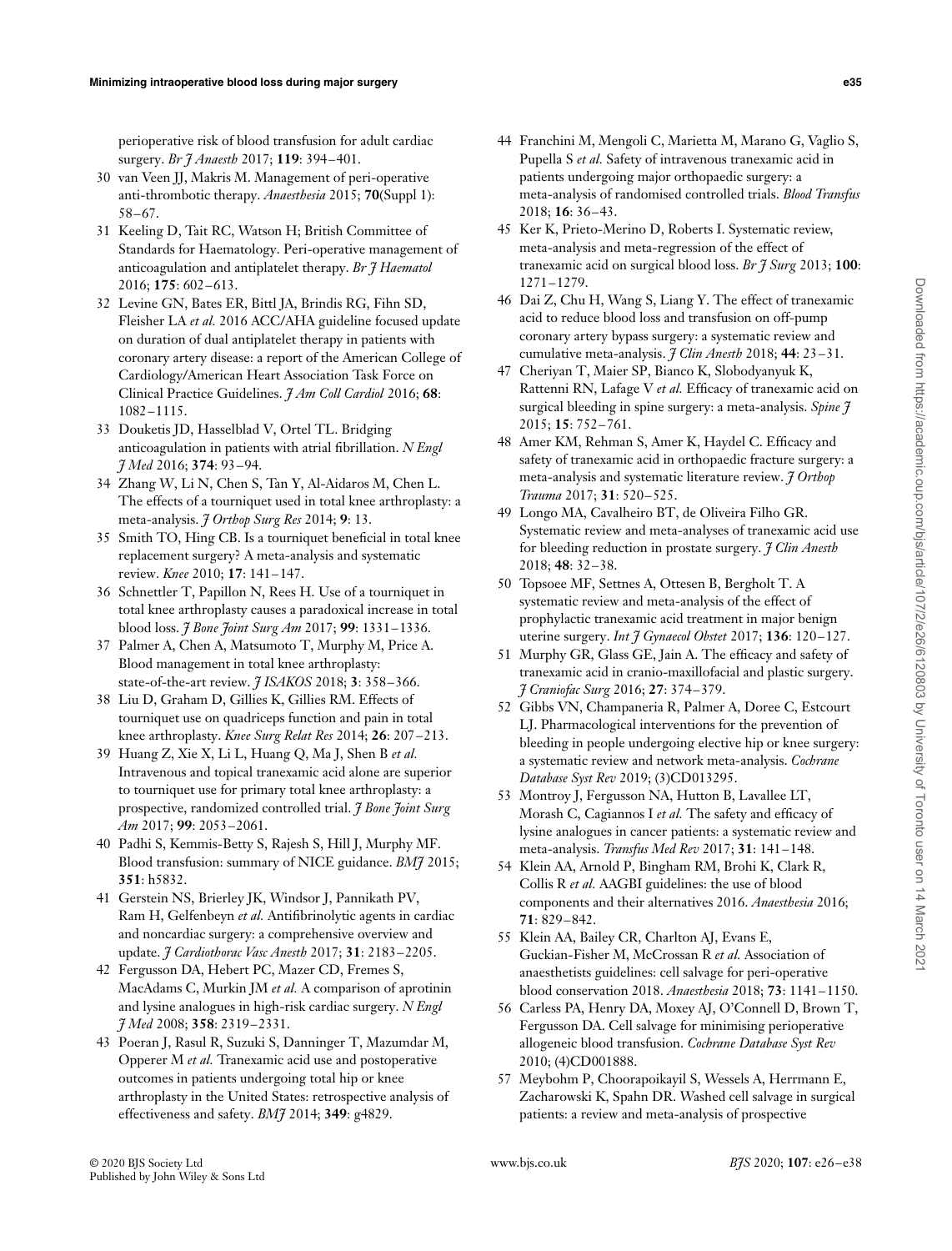randomized trials under PRISMA. *Medicine (Baltimore)* 2016; **95**: e4490.

- 58 Chakladar A, Fludder V, Sugavanam A. Association of Anaesthetists recommendations for cell salvage in obstetric anaesthesia. *Anaesthesia* 2018; **73**: 1575–1576.
- 59 Khan KS, Moore PAS, Wilson MJ, Hooper R, Allard S, Wrench I *et al.* Cell salvage and donor blood transfusion during cesarean section: a pragmatic, multicentre randomised controlled trial (SALVO). *PLoS Med* 2017; **14**: e1002471.
- 60 Waters JH, Tuohy MJ, Hobson DF, Procop G. Bacterial reduction by cell salvage washing and leukocyte depletion filtration. *Anesthesiology* 2003; **99**: 652–655.
- 61 Kim JL, Park JH, Han SB, Cho IY, Jang KM. Allogeneic blood transfusion is a significant risk factor for surgical-site infection following total hip and knee arthroplasty: a meta-analysis. *J Arthroplasty* 2017; **32**: 320–325.
- 62 Kumar N, Zaw AS, Kantharajanna SB, Khoo BL, Lim CT, Thiery JP. Metastatic efficiency of tumour cells can be impaired by intraoperative cell salvage process: truth or conjecture? *Transfus Med* 2017; **27**(Suppl 5): 327–334.
- 63 Morton JM, Rahn KA, Shugart RM, Wojdyla JM. Does mechanical filtration of intraoperative cell salvage effectively remove titanium debris generated during instrumented spinal surgery? An *in vitro* analysis. *Spine J* 2014; **14**: 3011–3017.
- 64 Witzigmann H, Diener MK, Kienkotter S, Rossion I, Brucker T, Werner B *et al.* No need for routine drainage after pancreatic head resection: the dual-center, randomized, controlled PANDRA trial (ISRCTN04937707). *Ann Surg* 2016; **264**: 528–537.
- 65 Denost Q, Rouanet P, Faucheron JL, Panis Y, Meunier B, Cotte E *et al.* To drain or not to drain infraperitoneal anastomosis after rectal excision for cancer: the GRECCAR 5 randomized trial. *Ann Surg* 2017; **265**: 474–480.
- 66 Khan SM, Smeulders MJ, Van der Horst CM. Wound drainage after plastic and reconstructive surgery of the breast. *Cochrane Database Syst Rev* 2015; (10)CD007258.
- 67 Charoenkwan K, Kietpeerakool C. Retroperitoneal drainage *versus* no drainage after pelvic lymphadenectomy for the prevention of lymphocyst formation in women with gynaecological malignancies. *Cochrane Database Syst Rev* 2017; (6)CD007387.
- 68 Parker MJ, Livingstone V, Clifton R, McKee A. Closed suction surgical wound drainage after orthopaedic surgery. *Cochrane Database Syst Rev* 2007; (3)CD001825.
- 69 Pan JK, Hong KH, Xie H, Luo MH, Guo D, Liu J. The efficacy and safety of autologous blood transfusion drainage in patients undergoing total knee arthroplasty: a meta-analysis of 16 randomized controlled trials. *BMC Musculoskelet Disord* 2016; **17**: 452.
- 70 Horstmann W, Kuipers B, Ohanis D, Slappendel R, Kollen B, Verheyen C. Autologous re-transfusion drain compared with no drain in total knee arthroplasty: a randomised controlled trial. *Blood Transfus* 2014; **12**(Suppl 1): s176–s181.
- 71 Simillis C, Lal N, Thoukididou SN, Kontovounisios C, Smith JJ, Hompes R *et al.* Open *versus* laparoscopic *versus* robotic *versus* transanal mesorectal excision for rectal cancer: a systematic review and network meta-analysis. *Ann Surg* 2019; **270**: 59–68.
- 72 Yaxley JW, Coughlin GD, Chambers SK, Occhipinti S, Samaratunga H, Zajdlewicz L *et al.* Robot-assisted laparoscopic prostatectomy *versus* open radical retropubic prostatectomy: early outcomes from a randomised controlled phase 3 study. *Lancet* 2016; **388**: 1057–1066.
- 73 van der Sluis PC, van der Horst S, May AM, Schippers C, Brosens LAA, Joore HCA *et al.* Robot-assisted minimally invasive thoracolaparoscopic esophagectomy *versus* open transthoracic esophagectomy for resectable esophageal cancer: a randomized controlled trial. *Ann Surg* 2019; **269**: 621–630.
- 74 Gavriilidis P, Roberts KJ, Sutcliffe RP. Comparison of robotic *vs* laparoscopic *vs* open distal pancreatectomy. A systematic review and network meta-analysis: *HPB (Oxford)*, 2019; doi: [10.1016/j.hpb.2019.04.010](https://doi.org/10.1016/j.hpb.2019.04.010) [Epub ahead of print].
- 75 Han SB, Kim HJ, Kim TK, In Y, Oh KJ, Koh IJ *et al.* Computer navigation is effective in reducing blood loss but has no effect on transfusion requirement following primary total knee arthroplasty: a meta-analysis. *Knee Surg Sports Traumatol Arthrosc* 2016; **24**: 3474–3481.
- 76 Li YC, Chao A, Yang LY, Huang HY, Huang YT, Kuo HH *et al.* Electrothermal bipolar vessel sealing device (LigaSure) *versus* conventional diathermy in laparoscopic myomectomy: a propensity-matched analysis. *PLoS One* 2018; **13**: e0193611.
- 77 Polychronidis G, Huttner FJ, Contin P, Goossen K, Uhlmann L, Heidmann M *et al.* Network meta-analysis of topical haemostatic agents in thyroid surgery. *Br J Surg* 2018; **105**: 1573–1582.
- 78 Brustia R, Granger B, Scatton O. An update on topical haemostatic agents in liver surgery: systematic review and meta analysis. *J Hepatobiliary Pancreat Sci* 2016; **23**: 609–621.
- 79 Choi WS, Samman N. Risks and benefits of deliberate hypotension in anaesthesia: a systematic review. *Int J Oral Maxillofac Surg* 2008; **37**: 687–703.
- 80 Albertin A, La Colla L, Gandolfi A, Colnaghi E, Mandelli D, Giola G *et al.* Greater peripheral blood flow but less bleeding with propofol *versus* sevoflurane during spine surgery: a possible physiologic model? *Spine (Phila Pa 1976)* 2008; **33**: 2017–2022.
- 81 Boldt J, Weber A, Mailer K, Papsdorf M, Schuster P. Acute normovolaemic haemodilution *vs* controlled hypotension for reducing the use of allogeneic blood in patients undergoing radical prostatectomy. *Br J Anaesth* 1999; **82**: 170–174.
- 82 Boonmak P, Boonmak S, Laopaiboon M. Deliberate hypotension with propofol under anaesthesia for functional endoscopic sinus surgery (FESS). *Cochrane Database Syst Rev* 2016; (10)CD006623.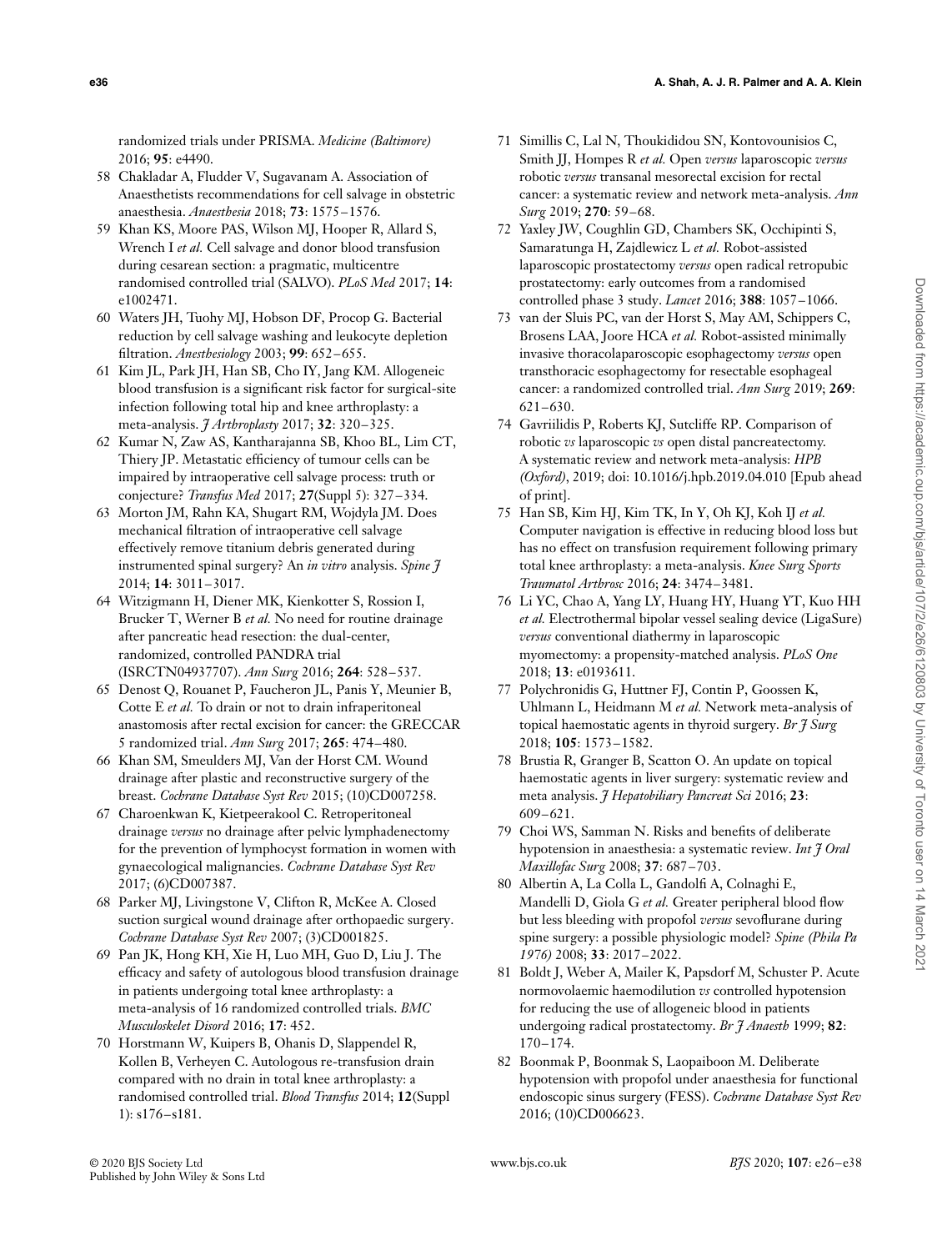- 83 Paul JE, Ling E, Lalonde C, Thabane L. Deliberate hypotension in orthopedic surgery reduces blood loss and transfusion requirements: a meta-analysis of randomized controlled trials. *Can J Anaesth* 2007; **54**: 799–810.
- 84 Moraca RJ, Sheldon DG, Thirlby RC. The role of epidural anesthesia and analgesia in surgical practice. *Ann Surg* 2003; **238**: 663–673.
- 85 Rosenfeld BA, Beattie C, Christopherson R, Norris EJ, Frank SM, Breslow MJ *et al.* The effects of different anesthetic regimens on fibrinolysis and the development of postoperative arterial thrombosis. Perioperative Ischemia Randomized Anesthesia Trial Study Group. *Anesthesiology* 1993; **79**: 435–443.
- 86 Richman JM, Rowlingson AJ, Maine DN, Courpas GE, Weller JF, Wu CL. Does neuraxial anesthesia reduce intraoperative blood loss? A meta-analysis. *J Clin Anesth* 2006; **18**: 427–435.
- 87 Mauermann WJ, Shilling AM, Zuo Z. A comparison of neuraxial block *versus* general anesthesia for elective total hip replacement: a meta-analysis. *Anesth Analg* 2006; **103**: 1018–1025.
- 88 Macfarlane AJ, Prasad GA, Chan VW, Brull R. Does regional anesthesia improve outcome after total knee arthroplasty? *Clin Orthop Relat Res* 2009; **467**: 2379–2402.
- 89 Smith LM, Cozowicz C, Uda Y, Memtsoudis SG, Barrington MJ. Neuraxial and combined neuraxial/general anesthesia compared to general anesthesia for major truncal and lower limb surgery: a systematic review and meta-analysis. *Anesth Analg* 2017; **125**: 1931–1945.
- 90 Edgcombe H, Carter K, Yarrow S. Anaesthesia in the prone position. *Br J Anaesth* 2008; **100**: 165–183.
- 91 Park CK. The effect of patient positioning on intraabdominal pressure and blood loss in spinal surgery. *Anesth Analg* 2000; **91**: 552–557.
- 92 Ko MT, Chuang KC, Su CY. Multiple analyses of factors related to intraoperative blood loss and the role of reverse Trendelenburg position in endoscopic sinus surgery. *Laryngoscope* 2008; **118**: 1687–1691.
- 93 Widman J, Isacson J. Lateral position reduces blood loss in hip replacement surgery: a prospective randomized study of 74 patients. *Int Orthop* 2001; **25**: 226–227.
- 94 Reynolds L, Beckmann J, Kurz A. Perioperative complications of hypothermia. *Best Pract Res Clin Anaesthesiol* 2008; **22**: 645–657.
- 95 Buggy DJ, Crossley AW. Thermoregulation, mild perioperative hypothermia and postanaesthetic shivering. *Br J Anaesth* 2000; **84**: 615–628.
- 96 Rajagopalan S, Mascha E, Na J, Sessler DI. The effects of mild perioperative hypothermia on blood loss and transfusion requirement. *Anesthesiology* 2008; **108**: 71–77.
- 97 Schmied H, Kurz A, Sessler DI, Kozek S, Reiter A. Mild hypothermia increases blood loss and transfusion requirements during total hip arthroplasty. *Lancet* 1996; **347**: 289–292.
- 98 Kurz A, Sessler DI, Lenhardt R. Perioperative normothermia to reduce the incidence of surgical-wound

infection and shorten hospitalization. Study of Wound Infection and Temperature Group. *N Engl J Med* 1996; **334**: 1209–1216.

- 99 Frank SM, Fleisher LA, Breslow MJ, Higgins MS, Olson KF, Kelly S *et al.* Perioperative maintenance of normothermia reduces the incidence of morbid cardiac events. A randomized clinical trial. *JAMA* 1997; **277**: 1127–1134.
- 100 Lenhardt R, Marker E, Goll V, Tschernich H, Kurz A, Sessler DI *et al.* Mild intraoperative hypothermia prolongs postanesthetic recovery. *Anesthesiology* 1997; **87**: 1318–1323.
- 101 Harper CM, Andrzejowski JC, Alexander R. NICE and warm. *Br J Anaesth* 2008; **101**: 293–295.
- 102 Bisbe E, Moltó L. Pillar 2: minimising bleeding and blood loss. *Best Pract Res Clin Anaesthesiol* 2013; **27**: 99–110.
- 103 Futier E, Constantin JM, Paugam-Burtz C, Pascal J, Eurin M, Neuschwander A *et al.*; IMPROVE Study Group. A trial of intraoperative low-tidal-volume ventilation in abdominal surgery. *N Engl J Med* 2013; **369**: 428–437.
- 104 Neuschwander A, Futier E, Jaber S, Pereira B, Eurin M, Marret E *et al.* The effects of intraoperative lung protective ventilation with positive end-expiratory pressure on blood loss during hepatic resection surgery: a secondary analysis of data from a published randomised control trial (IMPROVE). *Eur J Anaesthesiol* 2016; **33**: 292–298.
- 105 Mannucci PM. Treatment of von Willebrand's disease. *N Engl J Med* 2004; **351**: 683–694.
- 106 Spahn DR, Boullion B, Cerny V, Duranteau J, Filipescu D, Hunt BJ *et al.* The European guideline on management of major bleeding and coagulopathy following trauma: fifth edition. *Crit Care* 2019; **23**: 19.
- 107 American Society of Anesthesiologists Task Force on Perioperative Blood Management. Practice guidelines for perioperative blood management: an updated report by the American Society of Anesthesiologists Task Force on Perioperative Blood Management\*. *Anesthesiology* 2015; **122**: 241–275.
- 108 Kozek-Langenecker SA, Afshari A, Albaladejo P, Santullano CA, De Robertlis E, Filipescu DC *et al.* Management of severe perioperative bleeding: guidelines from the European Society of Anaesthesiology. *Eur J Anaesthesiol* 2013; **30**: 270–382.
- 109 Desborough MJ, Oakland K, Brierley C, Bennett S, Doree C, Trivella M *et al.* Desmopressin use for minimising perioperative blood transfusion. *Cochrane Database Syst Rev* 2017; (7)CD001884.
- 110 Desborough MJ, Oakland KA, Landoni G, Crivellari M, Doree C, Estcourt LJ *et al.* Desmopressin for treatment of platelet dysfunction and reversal of antiplatelet agents: a systematic review and meta-analysis of randomized controlled trials. *J Thromb Haemost* 2017; **15**: 263–272.
- 111 Stanworth SJ, Walsh TS, Prescott RJ, Lee RJ, Watson DM, Wyncoll D. Intensive Care Study of Coagulopathy (ISOC) Investigators. A national study of plasma use in critical care: